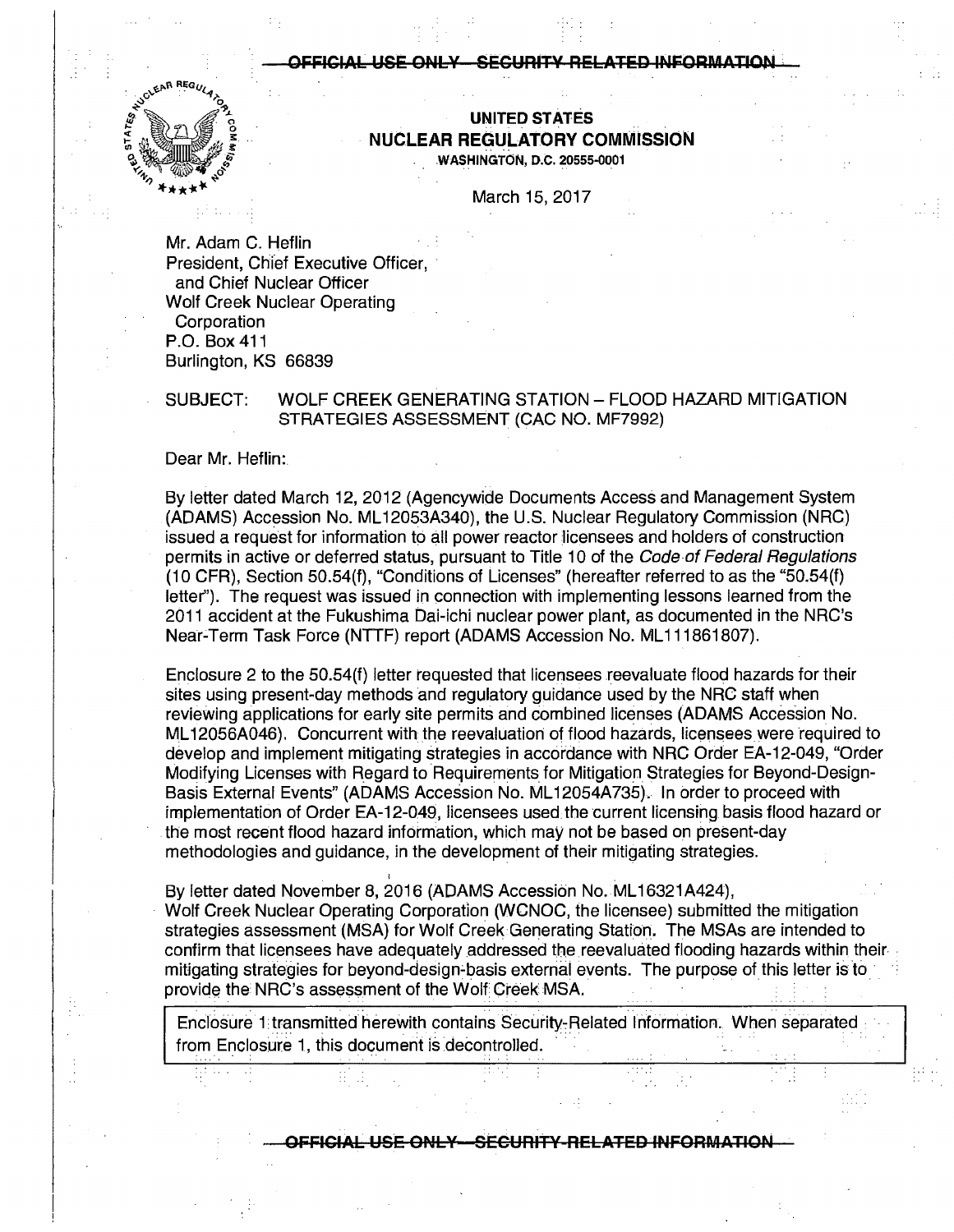## **OFFICIAL USE ONLY SECURITY RELATED INFORMATION**

## A. Heflin

The NRC staff has concluded that the Wolf Creek MSA was performed consistent with the guidance described in Appendix G of Nuclear Energy Institute 12-06, Revision 2, as endorsed by Japan Lessons-Learned Division (JLD) interim staff guidance (ISG) JLD-ISG-2012-01, Revision 1, and that the licensee has demonstrated that the mitigation strategies are reasonably protected from reevaluated flood hazards conditions for beyond-design-basis external events. This closes out the NRC's efforts associated with CAC No. MF7992.

If you have any questions, please contact me at 301-415-1056 or at Lauren.Gibson@nrc.gov.

Sincerely,

Jauren Hati Gibson

Lauren K. Gibson, Project Manager Hazards Management Branch . Japan Lessons-Learned Division Office of Nuclear Reactor Regulation

### Enclosures:

1. Staff Assessment Related to the Mitigating Strategies for Wolf Creek (non-public)

2. Staff Assessment Related to the Mitigating Strategies for Wolf Creek (redacted)

Oocket No. 50-482

cc w/encl: Distribution via Listserv

#### **USE ONLY ... SEGURITY RELATED INFORMATION**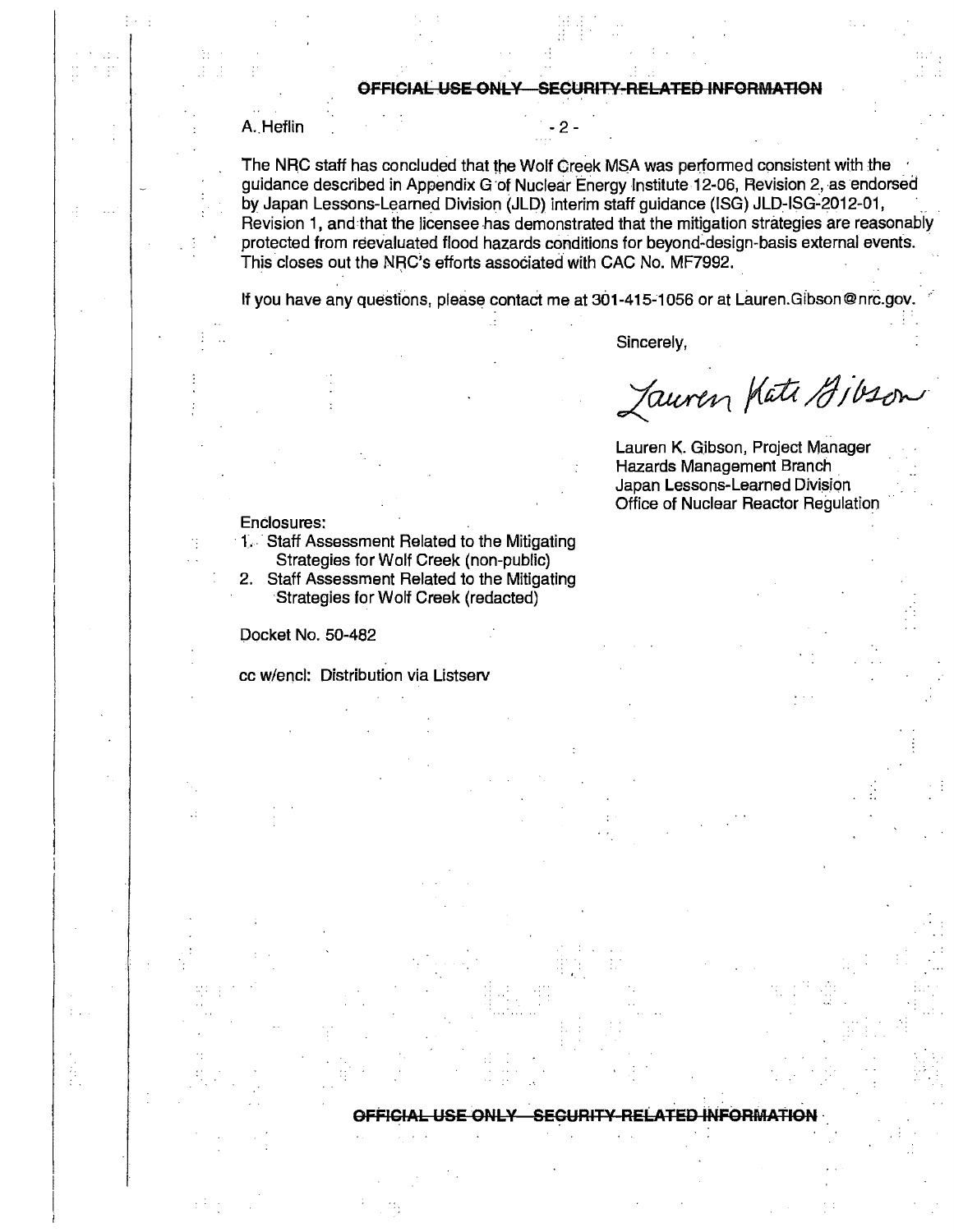OFFICIAL USE ONLY—SECURITY-RELATED INFORMATION

## STAFF ASSESSMENT BY THE OFFICE OF NUCLEAR REACTOR REGULATION

RELATED TO MITIGATION STRATEGIES FOR WOLF CREEK GENERATING STATION,

# AS A RESULT OF THE REEVALUATED FLOODING HAZARD NEAR-TERM

## TASK FORCE RECOMMENDATION 2.1- FLOODING CAC NO. MF7992

## 1.0 INTRODUCTION

By letter dated March 12, 2012 (Agencywide· Documents Access and Management System (ADAMS) Accession No. ML 12053A340), the U.S. Nuclear Regulatory Commission (NRC) issued a request for information to all power reactor licensees and holders of construction permits in active or deferred status, pursuant to Title 10 of the Code of Federal Regulations (10 CFR), Section 50.54(f), "Conditions of Licenses" (hereafter referred to as the "50.54(f) letter"). The request was issued in connection with implementing lessons learned from the 2011 accident at the Fukushima Dai-ichi nuclear power plant, as documented in the NRC's Near-Term Task Force **(NTTF)** report (ADAMS Accession No. ML 111861807).

Enclosure 2 to the 50.54(f) letter requested that licensees reevaluate flood hazards for their sites using present-day methods and regulatory guidance used by the NRC staff when reviewing applications for early site permits and combined licenses (ADAMS Accession No. ML12056A046). Concurrent with the reevaluation of flood hazards, licensees were required to develop and implement mitigating strategies in accordance with NRC Order EA-12-049, "Order Modifying Licenses with Regard to Requirements for Mitigation Strategies for Beyond-Design-Basis External Events" (ADAMS Accession No. ML12054A735). That order requires holders of operating reactor licenses and construction permits issued under 10 CFR Part 50 to modify the plants to provide additional capabilities and defense-in-depth for responding to beyond~design-basis external events, and to submit to the NRC for review a final integrated plan that describes how compliance with the requirements of Attachment 2 of the order was achieved. In order to proceed with implementation of Order EA-12-049, licensees used the current licensing basis (CLB) flood hazard or the most recent flood hazard information, which may not be based on present-day methodologies and guidance, in the development of their mitigating strategies.

The NRC staff and industry recognized the difficulty in developing and implementing mitigating strategies before completing the reevaluation of flood hazards. The NRC staff described this issue and provided recommendations to the Commission on integrating these related activities in COMSECY-14-0037, "Integration of Mitigating Strategies for Beyond-Design-Basis External Events and the Reevaluation of Flood Hazards," dated. Noyeniber 21, 2014 (ADAMS Accession No. ML14309A256). The Commission issued a staff requirements memorandum on March 30, 2015 (ADAMS Accession No. ML 15089A236), affirming that the Commission expects licensees for operating nuclear power plants to address the reevaluated flood hazards, which are considered beyond-design-basis external events, within their mitigating strategies. Nuclear Energy Institute (NEI) 12-06, Revision 2, "Diverse and Flexible Coping Strategies ·(FLEX) Implementation Guide'' (ADAMS Accession No. ML 16005A625), has been endorsed by the NRC as an appropriate methodology for licensees to perform assessments of the mitigating

Enclosure 2

**OFFICIAL USE ONL¥-SECURIT'f RELATED INFORMATION**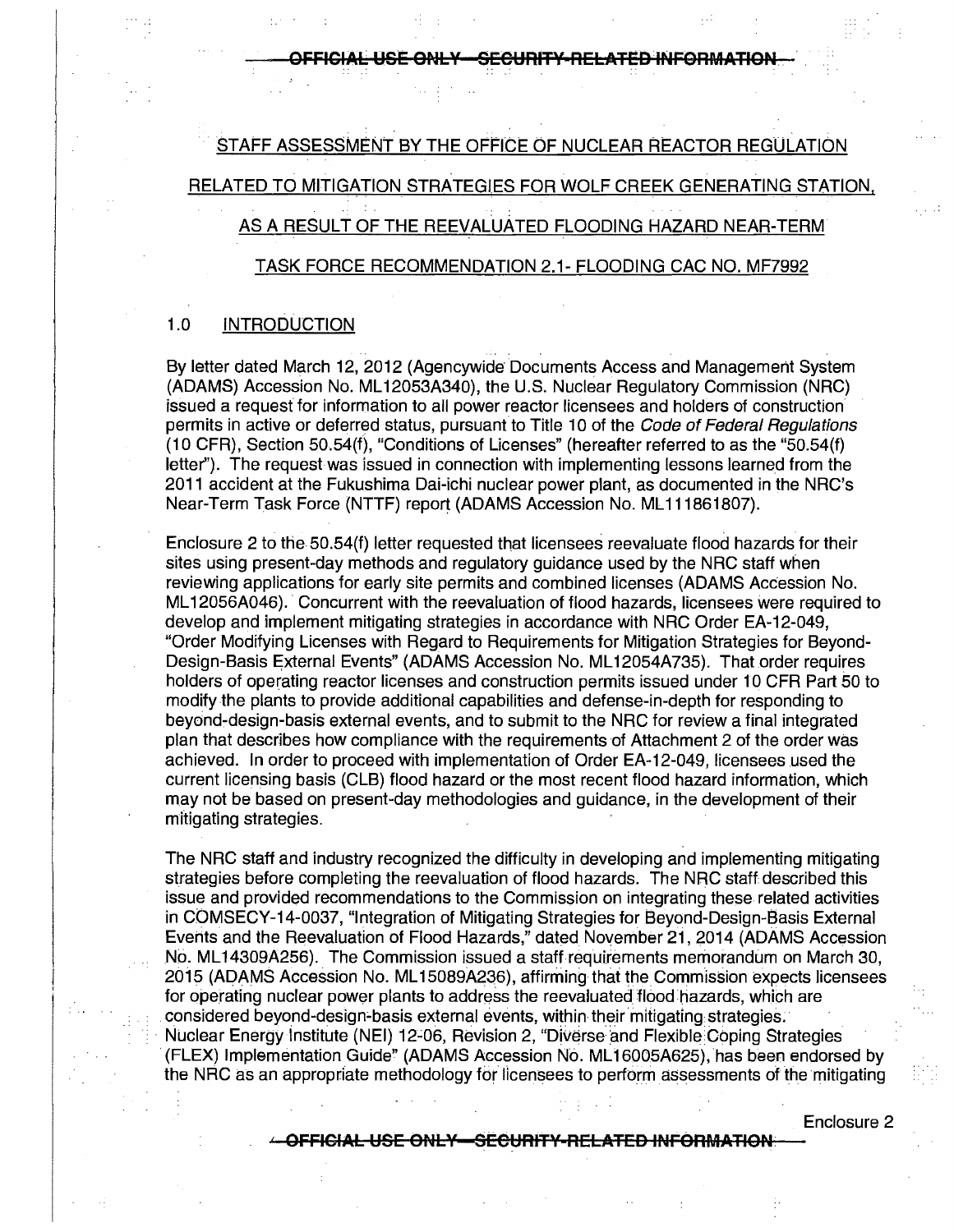50.54(f) letter. The quidance in NEI 12-06, Revision 2, and Appendix G in particular, supports the proposed Mitigation of Beyond-Design-Basis Events rulemaking. The NRC's endorsement of NEI 12-06, including exceptions, clarifications, and additions, is described in NRC Japan Lessons-Learned Division (JLD) interim staff guidance (ISG) JLD-ISG-2012-01, Revision i, "Compliance with Order EA-12-049, Order Modifying Licenses with Regard to Requirements for Mitigation Strategies for Beyond~Design-Basis EXternal Events" {ADAMS Accession No. ML15357A163). Therefore, Appendix G of NEI 12-06, Revision 2, describes acceptable methods for demonstrating that the reevaluated flooding hazard is addressed within the Wolf Creek Generating Station (Wolf Creek) mitigating strategies for beyond-design-basis external events.

## 2.0 BACKGROUND

By letter dated March 10, 2014 (ADAMS Accession No. ML 14077A280), as supplemented by letter dated May 20, 2015 (ADAMS Accession No. ML15147A516), Wolf Creek Nuclear Operating Corporation {WCNOC, the licensee) submitted its flood hazard reevaluation report (FHRR). The licensee provided a revised FHRR on January 19, 2016 (ADAMS Accession No. ML16032A189). By letter dated December 24, 2015 (ADAMS Accession No. ML15357A180), the NRC issued an interim staff response (ISR) letter for Wolf Creek. The ISR letter provided the reevaluated flood hazard mechanisms that exceeded the current design basis (GDB) for Wolf Creek and flood parameters that are suitable input for the mitigating strategies assessment (MSA). ForWolf Creek, the mechanisms listed as not.bounded by the CDB in the ISR letter are local intense precipitation (LIP) and failure of dams and onsite water control/storage structure. By letter dated November 8, 2016 (ADAMS Accession No. ML16321A424), WCNOC submitted the Wolf Creek MSA for review by the NRC staff.

## 3.0 **TECHNICAL EVALUATION**

## 3.1 Wolf Creek's FLEX Strategies

The licensee stated in its MSA that Wolf Creek's FLEX strategy is described in *the* document, "Wolf Creek Nuclear Operating Corporation Overall Integrated Plan in Response to March 12, 2012 Commission Order Modifying Licenses with Regard to Requirements for Mitigation Strategies for Beyond-Design-Basis External Events (Order Number-EA-12-049).<sup>"1</sup> The licensee's fiood evaluation for FLEX accounted for all flood hazards with the exception of the LIP flood and Upstream Dam Failure from the Neosho River flood event as discussed in the Wolf Creek's FHRR document. The licensee stated in its MSA that the FLEX strategies would not be impacted by the above flood events.

A brief summary of the licensee's FLEX strategies is as follows:

For Phase 1, decay heat is removed via steam release to the atmosphere through the SG Atmospheric Valves (ARVs). The Turbine Driven Auxiliary Feedwater (TDAFW) pump will provide makeup flow to the SGs, taking suction from the Condensate Storage Tank (CST). Natural circulation is maintained in the reactor coolant system (RCS) as

 $1$  Subsequently, the licensee provided the final integrated plan for Wolf Greek by letter dated January 19. 2017 (ADAMS Accession No. ML 17026A 194). The NRC staff is evaluating the strategies in the plan and will document the review in a safety evaluation. The purpose of the safety evaluation is to ensure the licensee has developed guidance and proposed designs which, if implemented appropriately, will adequately address the requirements of Order EA-12-049. An inspection will confirm compliance with the  $\therefore$ .. · order. · . ,·. ::": · :· · . : .. · · . · · ::. · . ··: .. :·

> .. . . OFFICIAL USE ONLY-SECURITY-RELATED INFORMATION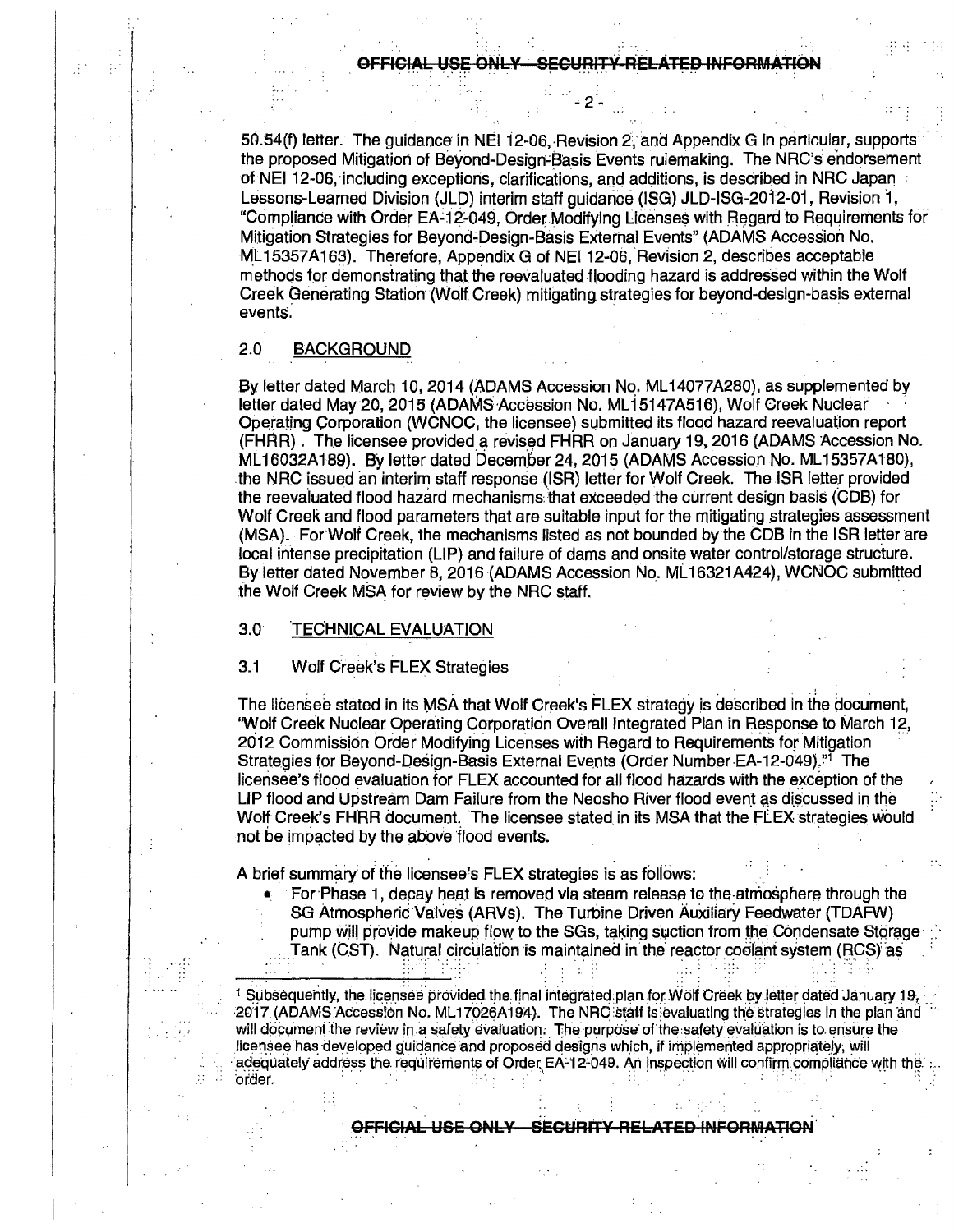- 3 -

operators cool the plant. Operators take actions (shed loads) to prolong the vital battery life.

- For Phase 2, SG makeup would be via a FLEX core cooling pump, which is staged within 8 hours. Around the 18 hour mark, makeup to the CST is initiated from the Ultimate Heat Sink (UHS). A FLEX generator is also deployed by the 8 hour mark to power the battery chargers or other loads. RCS makeup is initiated around the 14 hour mark via a FLEX RCS Makeup pump taking suction from the Boric Acid Tank (BAT).<br>Around the 43 hour mark, the BAT is depleted and the FLEX RCS pump is aligned to the Refueling Water Storage Tank (RWST). SFP makeup is initiated around the 34 hour mark via a FLEX SFP Makeup pump taking suction from the UHS (through the CST).
- For Phase 3, the licensee will receive equipment from the National SAFER Response Center (NSRC) to continue the same FLEX strategies from Phase 2. The equipment will not be impacted since Phase 3 starts 24 hours into the event, at the earliest, and is not required to be implemented until 72 hours.

3.2 . Evaluation of Flood Pr.otection Features

## LIP Flood

MSA Section 2.1 described the reevaluated LIP as a maximum flood height of 1, 100.5 ft. mean sea level (MSL) around the power block. The CDB LIP flood around the power block is 1,099.9 ft. MSL. The MSA indicated that there are 11 door sill locations, designated as pathways for safe shutdown equipment, where the elevation would be exceeded by LIP flood water for up to 1.23 hours before receding from the power block area, based.on the calculations provided. in the Wolf Creek FHRR. The licensee stated in the MSA that the results of the revised LIP will require an interim action of instructing operators to place quick dam barriers at the above door sill locations to protect the areas with the safe shut down equipment from the any potential water penetration through the door sills. The licensee stated in the MSA that the revised LIP flood event would allow for a minimum of one-hour warning time to deploy the quick dam barriers prior to the event.: The interim action will be in place until the licensee completes physical modifications around the plant site to allow for water diversion up to the new maximum flood height. The quick dam barriers will be placed in the buildings in which the affected door sills are located. The licensee indicated in the MSA that the revised LIP flood event would not cause an ELAP event on site. The licensee assumed that the LIP flood would begin 90 minutes after the FLEX initiating event has occurred. The overall FLEX strategy does not require any additional operator actions for at least 6 hours, when formal damage assessment of the site is completed. The licensee concluded in the MSA that the current FLEX strategies for deploying FLEX equipment for Phase 2 would not be impacted by the revised LIP flood evaluation due to the time margin accounted in the overall strategy, which is much greater than the 1.23 hours needed for the LIP flood to recede from the power block area.

The NRC staff reviewed the licensee's assessment of the reevaluated LIP event as compared to existing FLEX strategies in the Wolf Creek OIP. The NRC staff finds that accounting for the LIP flood occurring after the ELAP event, that there will be about 4.5 hours available before formal site assessment for FLEX deployment is required. The margin allows more than adequate time to account for a LIP flood event and eventual recession to allow for successful deployment of FLEX equipment to the designated areas within the power block. The NHC staff also noted that.:: the licensee will use the interim action of prompting operators to place quick dam barriers at the door:sill pathways where the safe shutdown equipment are located. This interim action would not impact the  $F$ LEX deployment strategy since the quick dam barriers would be deployed one

L USE ONLY SECURITY-RELATED INFORMATION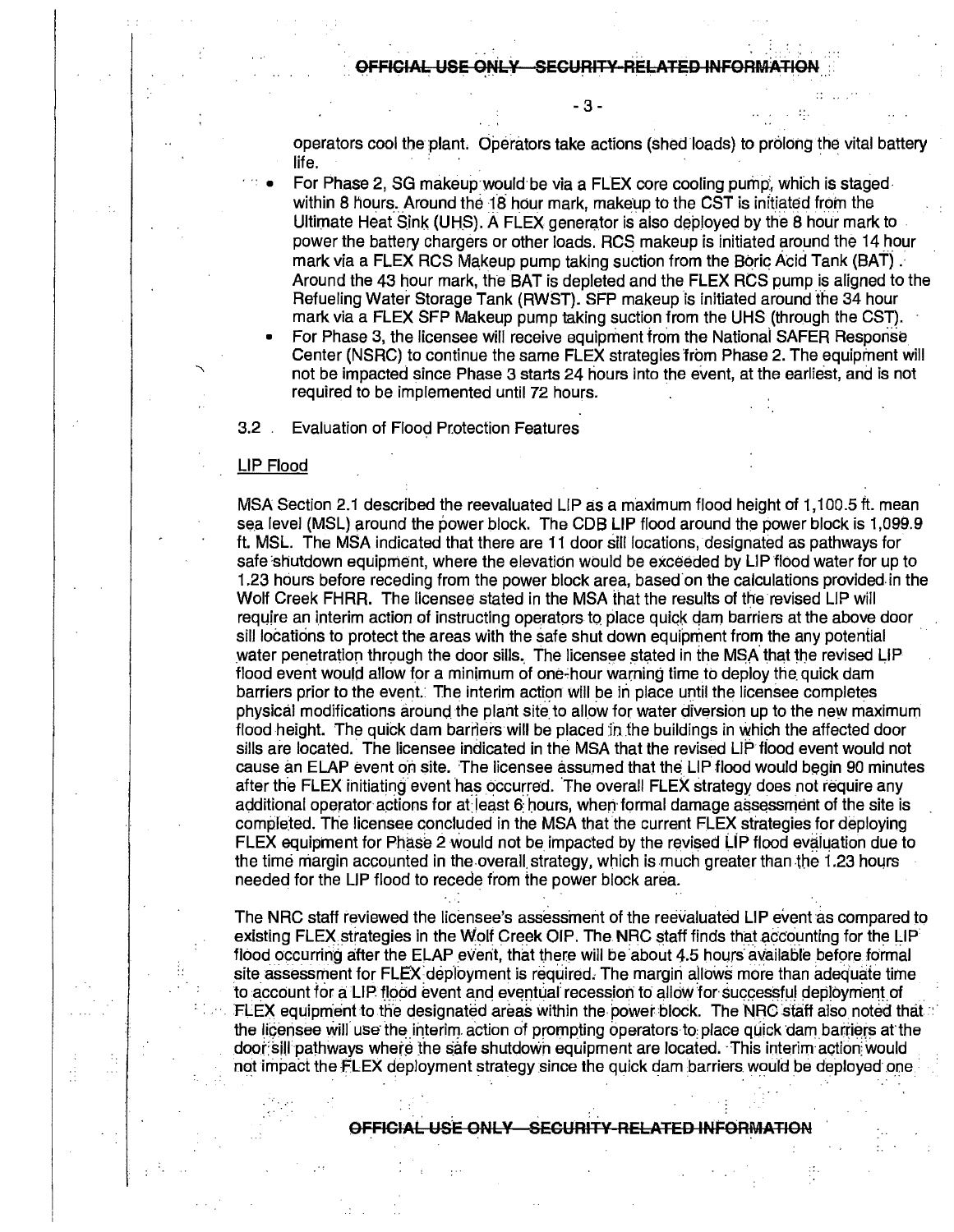- 4 -

hour before the LIP flood event. Based on the time available to initiate site assessment and flood protection actions after the ELAP event, the NRC staff finds the licensee has adequately assessed the·MFSHI for the LIP flood event and that the applicable FLEX strategies can be implemented as described in the OIP.

#### . The contribution of the contribution of the contribution  $\mathbb{R}^2$ Upsfream Dam Failure from the Neosho River

MSA Section 2.2 described the reevaluated hazard elevation for Failure of Dams and Onsite<br>Water Control/Storage Structures as **the above and a** due to the potential for Upstream Dam Water Control/Storage Structures as due to the potential for Upstream Dam Failure from the Neosho River. This flood elevation is higher than the CDB hazard elevation of The Wolf Creek site grade at safety-related buildings is 1,099.5 ft. MSL, which gives a flood elevation margin of The licensee further stated that the topographical features in the area of Coffey Courity Lake would not allow the flood waters to reach the Wolf Creek site. Therefore, the licensee ruled out the upstream dam failure from the Neosho River as a credible flood hazard for Wolf Creek.

The NRC that the licensee has adequately assessed the upstream dam failure mechanism for the impact *on* the FLEX strategies and that the applicable FLEX strategies can be implemented as currently designed.

#### **Conclusion**

The NRC staff has reviewed the information provjded in the Wolf Creek MSA related to the original FLEX strategies, as evaluated against the reevaluated hazards described in Section 3.2.3 of this Staff Assessment, and found that the licensee has adequately assessed the MFSHI for the reevaluated LIP and the Upstream Dam Failure from the Neosho River flood events to determine that the FLEX Strategy can be implemented as currently designed. The NRC staff made its determination based upon:

- Time margin available to deploy FLEX equipment after the LIP flood water has receded from the power block area;
- Interim action of placing quick dam barriers with one hour warning time prior to the LIP flood event to protect the door sills before FLEX equipment is deployed and staged;
- Flood levels not reaching site grade for Upstream Dam Failure from the Neosho River flood events.

Therefore, the NRC staff concludes that the licensee has demonstrated the capability to deploy · FLEX strategies, as modified, against a postulated beyond-design-basis event for the above flood.events, as described in NEI 12-06, Revision 2 and ISG-2012-01, Revision 1.

3.3 Evaluation of Flood Event Duration

Regarding the flood event: duration (FED) parameters needed to perform the MSA for flood hazards not bounded by the current design basis (CDB), the staff reviewed information provided by WCNOC in the FHRR (Rev 1), the MSA, and the response to a request for additional information: dated May 20, 2015 (ADAMS Accession No. ML15147A516). The FED parameters for the flood-causing mechanisms not bounded by the CDB are summarized in Table 3.3.

OFFICIAL USE ONLY SECURITY RELATED INFORMATION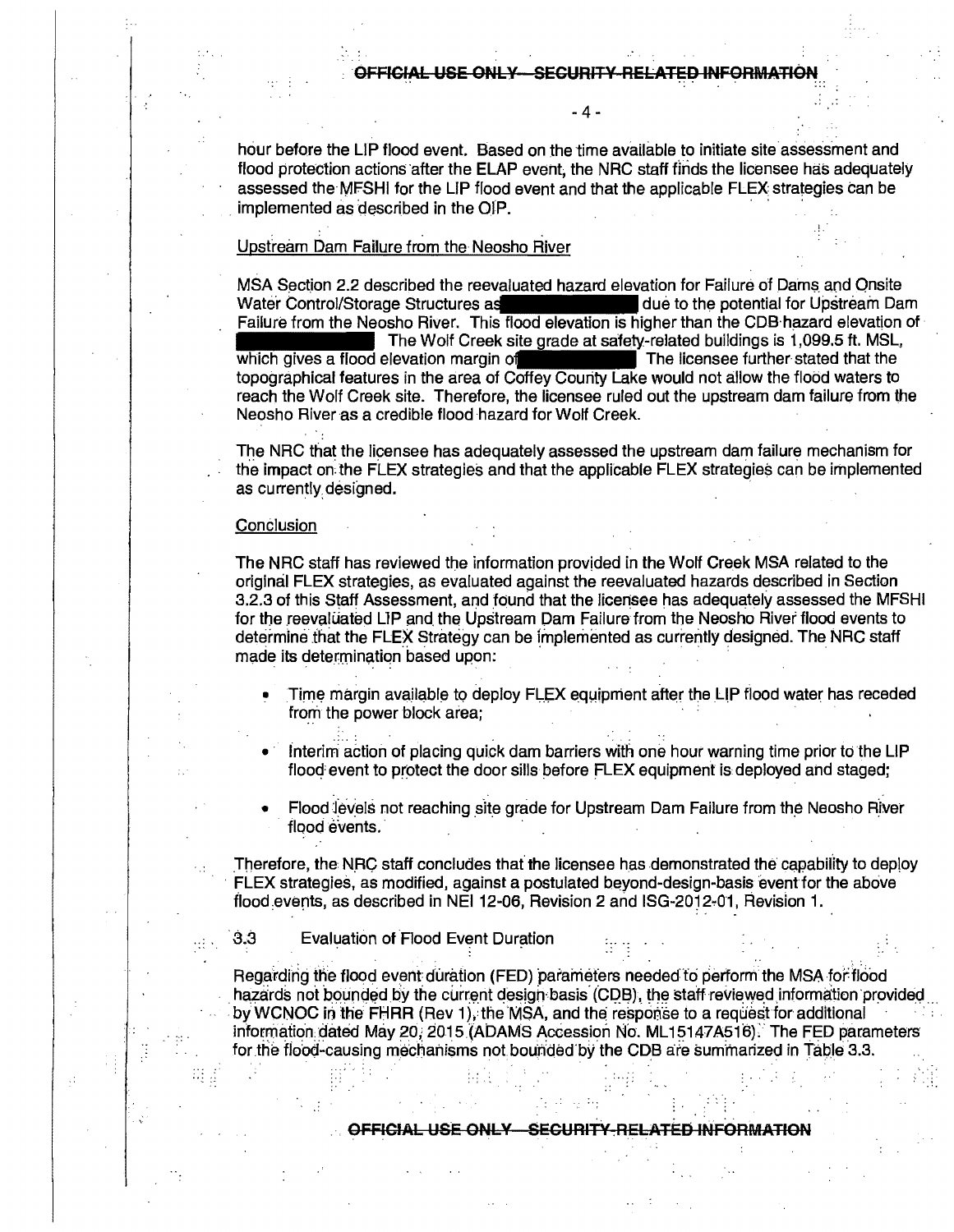$5 -$ 

For the LIP event, the licensee stated that the flood water maintains a depth above: 11 door sills that are pathways to safe shutdown equipment for a period of inundation up to 1.23 hours after ·the start of the LIP rainfall based on the calculations used to develop the fHRR. The licensee· defined a warning time of 1 hour and a period of recession of 8.76 hours. For the LIP event flooding, the maximum water elevations and inundation periods for different locations across the power block are listed in Table 3-3 of the FHRR, Rev 1. The licensee used results from a 2dimentional numerical modeling method to determine the inundation duration and period of recession parameters. The staff confirmed that the licensee's reevaluation of the inundation periods for LIP and associated drainage uses present-day methodoiogies and regulatory guidance.

For dam:failure, the licensee used the volume method which assumes to transport the total upstream reservoir storage volume instantaneously, and conservatively, to the WCNOC plant site without attenuation. As a result, the licensee found that a flood elevation margin for this Por dam failure, the licensee used the volume method which assumes to transport the total<br>upstream reservoir storage volume instantaneously, and conservatively, to the WCNOC plant<br>site without attenuation. As a result, the County Lake, results from the volume method do not encroach into the lake such thatth.e flood waters postulated by the volume method never approach the site as shown by Figure 3-15 of the FHRR. Based on this information, the licensee screened out dam failure from further evaluatian in the FHRR. Correspondingly, the licensee concluded that upstream dam failure from the Neosho River is not a credible hazard for further consideration in the MSA, and that the FED parameters for this flood causing mechanism are not applicable. The staff noted that the licensee's application of the volume method follows guidelines provide by the Interim Staff Guidance (ISG) for dam failure (ADAMS Accession No. ML13151A153). Therefore, the staff agrees with the licensee's conclusion that the FED parameters for dam failure are appropriate for the purposes of the MSA.

In summary, the staff agrees with the licensee's conclusion related to determining the FED parameters, as the approach is consistent with the quideline provided by Appendix G of NEI 12-06, Revision 2, Based on this review, the staff determined that the licensee's FED parameters are reasonable and acceptable for use in the MSA.

3.4 Evaluation of Associated Effects

The staff reviewed the information provided by WCNOC regarding reevaluated associated effects (AE) parameters for flood hazards not bounded by the CDB. The AE parameters related to water surface elevation (i.e., stillwater elevation with wind waves and runup effects) were. previously reviewed by staff, and were transmitted to the licensee via the ISR. The AE parameters not directly associated with water surface elevation are discussed below and are summarized in Table 3.4.

For tne LIP event, the liGensee provided the estimation of the hydrostatic and hydrodynamic loads in the FHRR. This estimation is based on the result of a 2-dimentional numerical' modeling method as described in FHRR. The licensee also stated that the other associated effects, including sediment deposition and erosion, debris, groundwater ingress, and other associated effects, were screened out because the associate effects of them are minimal due to shallow flow depths, relatively slow flow velocities, and the flow directions, which are away from safety-related structures, systems and components. However, they reported the concurrent site: condition for winds of 38.65 miles per hour in the MSA. The staff confirmed the licensee's statements by reviewing the licensee-provided LIP model's input and output files. The staff verified that the inundation depths and flow velocities are accurate and the modeling is

OFFICIAL USE ONLY SECURITY RELATED INFORMATION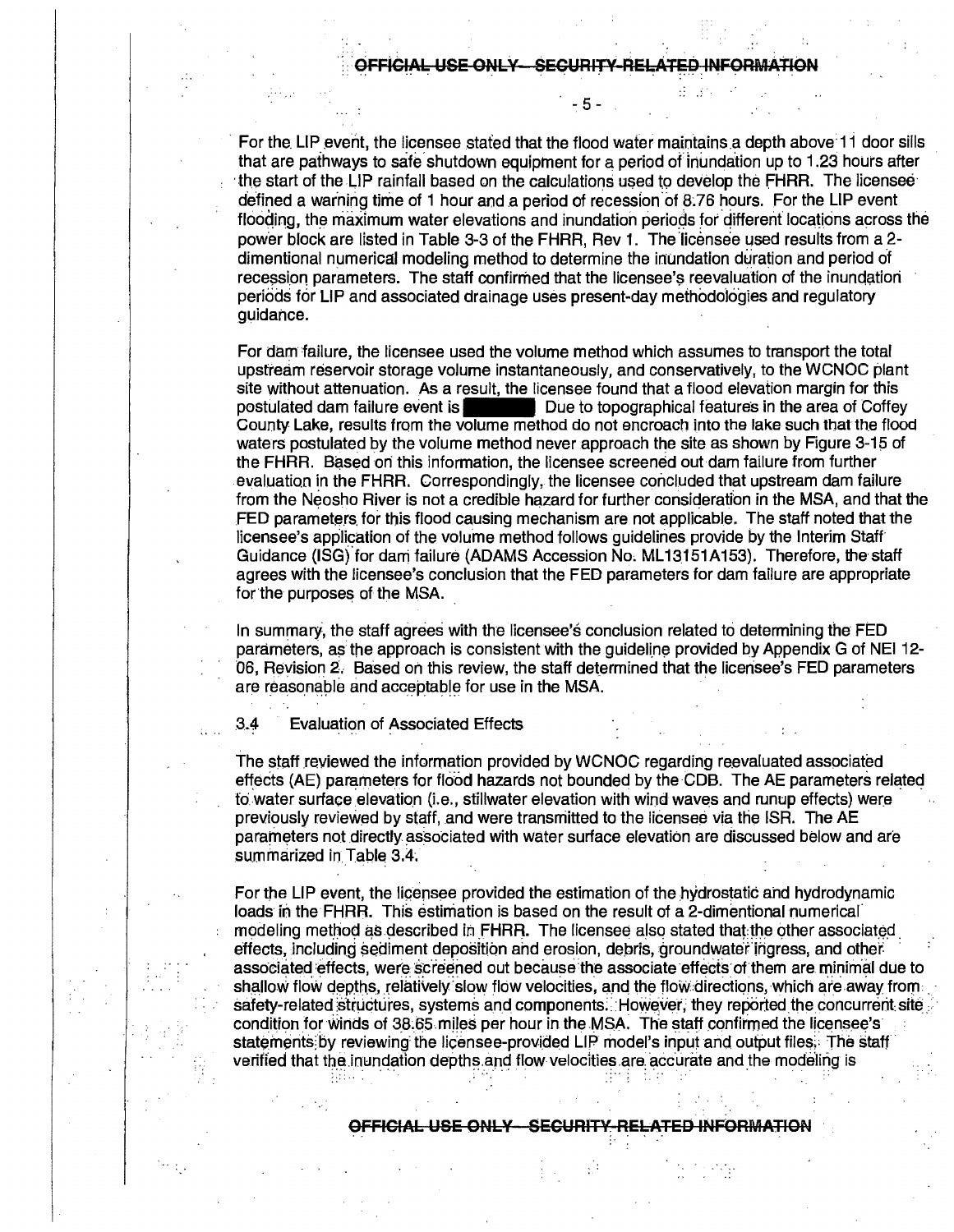- 6 -

reasonable for use as part of the MSA. Correspondingly, the staff agrees with the licensee's assessment of the AE parameters for LIP.

For the hydrologic dam failure event, the licensee concluded that upstream dam failure from the Neosho River is not considered a credible hazard for further consideration in the-MSA, and that the FED parameters for this flood-causing mechanism are not applicable. The staff noted that the licensee's application of the volume method follows quidelines provided by the ISG for dam failure analysis. Correspondingly, the staff agrees with the licensee's conclusion regarding the FED parameters for the dam failure event.

In summary, the staff concludes the licensee's methods were appropriate and the AE parameter results are reasonable for use in the MSA.

## 4.0 CONCLUSION

The NRC staff has reviewed the information provided in the Wolf Creek MSA related to the FLEX strategies, as evaluated against the reevaluated hazard(s) described in Section 2 of this staff assessment, and found that:

- $\pm$  The FLEX strategies are not affected by the impacts of the ISR flood levels (including impacts due to the environmental conditions created by the ISR flood levels).
- The deployment of the FLEX strategies, as described in the FIP, which is under review by the NRC staff and subject to subsequent inspection, is not affected by the impacts of the ISR flood levels.
- Associated effects and FED are reasonable and acceptable for use in the Wolf Creek MSA, and have been appropriately considered in the MSA. .

Therefore, the NRC staff concludes that the licensee has followed the quidance in Appendix G of NEI 12-06, Revision 2, and demonstrated the capability to deploy the original  $F$ LEX strategies, as designed, against a posftilated beyond-design-basis event for UP and upstream dam failure, including associated effects and flood event duration.

### . . . OFFICIAL USE ONLY. SECURITY RELATED INFORMATION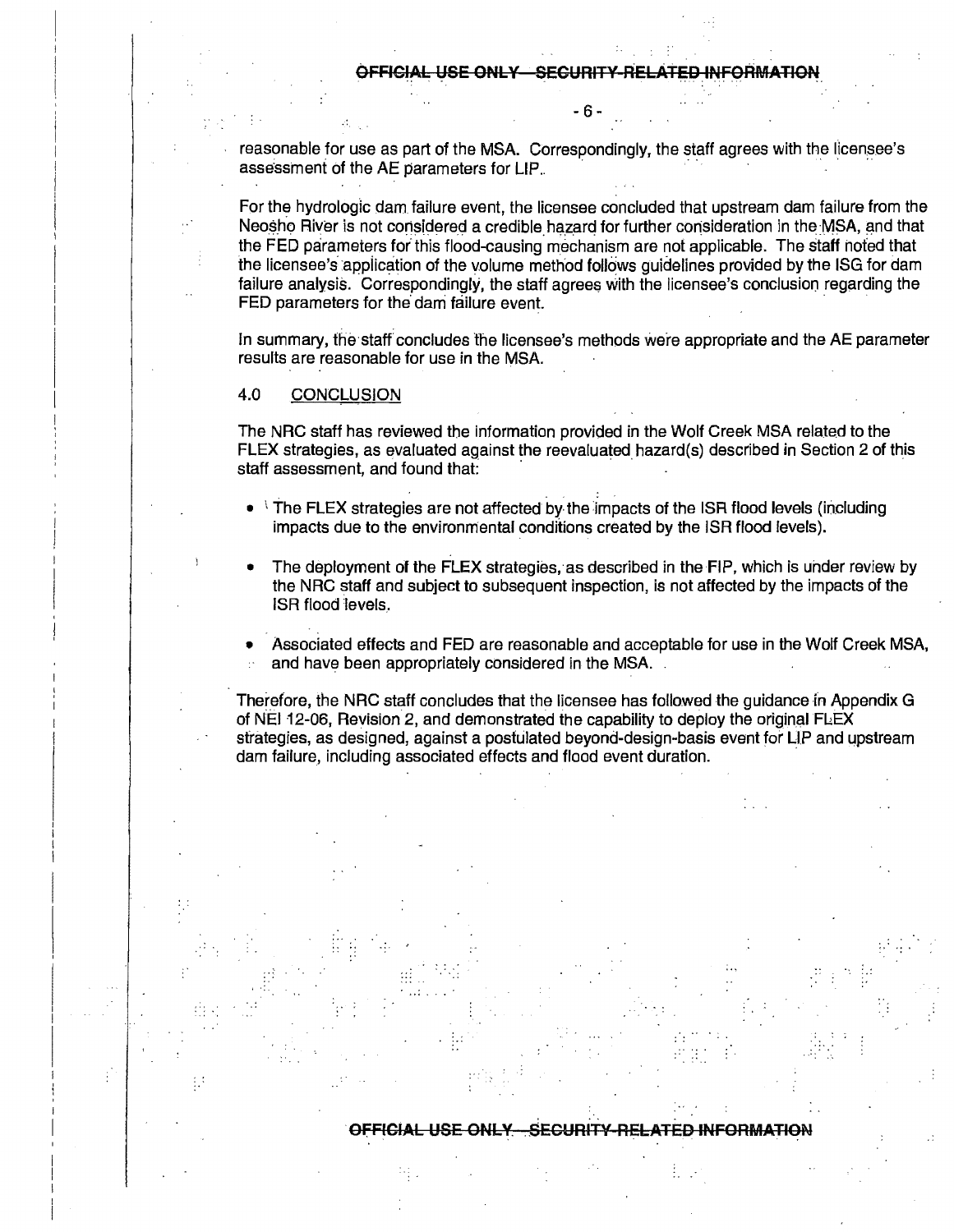<sup>~</sup>7 -

| Table 3.3. Flood Event Durations for Flood-Causing Mechanisms Not Bounded by the |  |
|----------------------------------------------------------------------------------|--|
|                                                                                  |  |
| <b>CDB</b>                                                                       |  |

| <b>Flood-Causing</b><br>Mechanism                                                              | <b>Time Available</b><br>for Preparation<br>for Flood Event | <b>Duration of</b><br>Inundation of<br>Site | <b>Time for Water</b><br>to Recede from<br><b>Site</b> |
|------------------------------------------------------------------------------------------------|-------------------------------------------------------------|---------------------------------------------|--------------------------------------------------------|
| Local Intense Precipitation<br>and Associated Drainage                                         | 1 hour.                                                     | 1.23 hours                                  | 8.76 hours                                             |
| <b>Failure of Dams and Onsite</b><br><b>Water Control/Storage</b><br>Structures <sup>(1)</sup> | Not Applicable                                              | Not Applicable                              | Not Applicable                                         |

Source: (Letters dated May 20, 2015, and November 8, 2016 (ADAMS Accession No. ML15147A516 and ML16321A424, respectively) and FHRR (ML16032A191)) Notes:

(1) The FED parameters for dam failure event are not applicable due to a flood elevation The FED parameters for dam failure event are<br>margin of

OFFICIAL USE ONLY . SECURITY RELATED INFORMATION

 $\mathbb{R}^2$ 

 $\frac{1}{2}$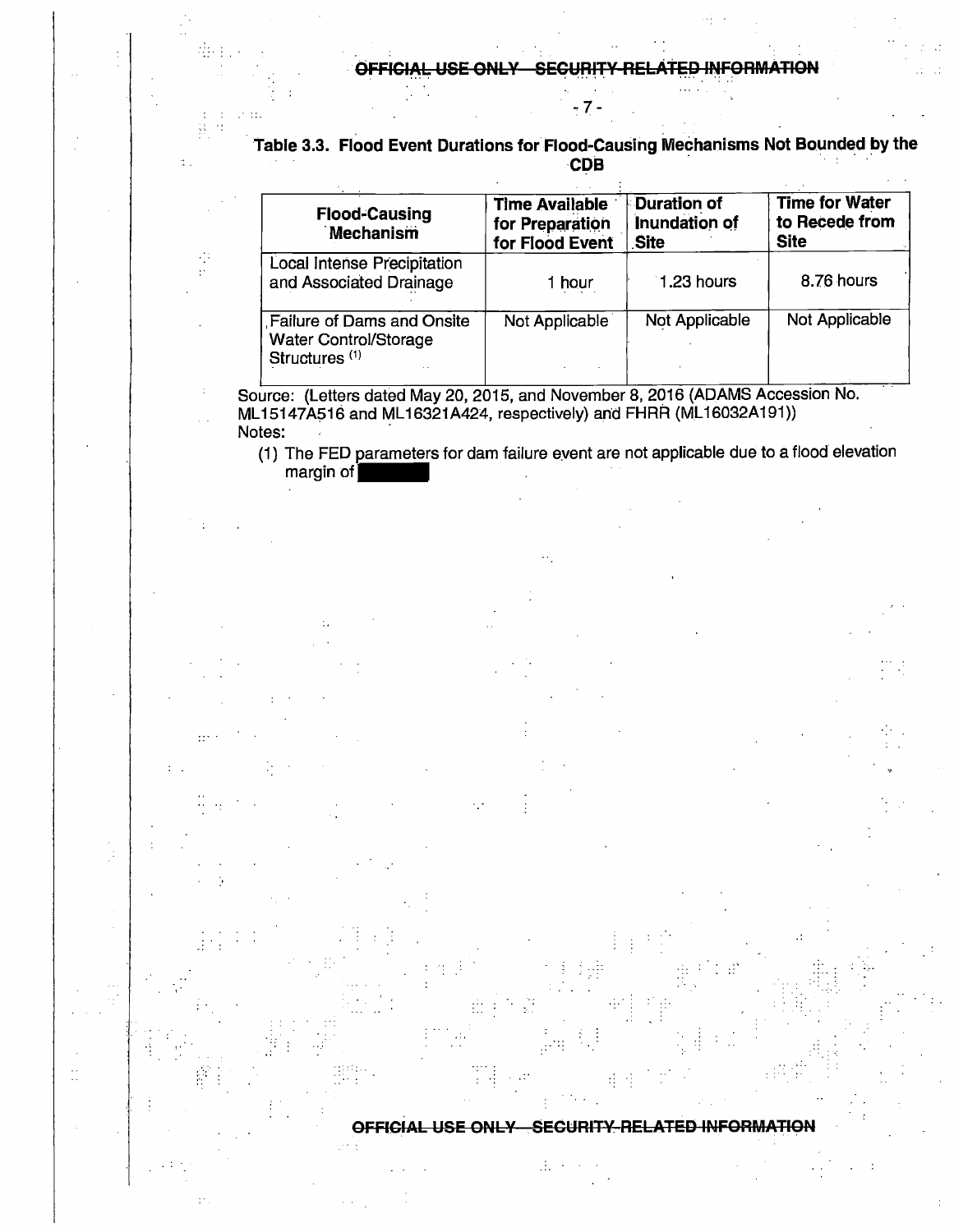- 8 -

# TABLE 3.4. ASSOCIATED EFFECTS PARAMETERS NOT DIRECTLY ASSOCIATED WITFI TOTAL WATER HEIGHT FOR FLOOD-CAUSING MECHANISMS NOT BOUNDED BY

 $\mathbf{I}$ 

| Associated<br><b>Effects</b><br>Parameter                         | Local Intense<br><b>Precipitation and</b><br><b>Associated Drainage</b> | <b>Failure of Dams and Onsite</b><br><b>Water Control/Storage</b><br>Structures <sup>(1)</sup> |  |  |
|-------------------------------------------------------------------|-------------------------------------------------------------------------|------------------------------------------------------------------------------------------------|--|--|
| Hydrodynamic<br>loading at plant<br>grade                         | 64 lb/ft for hydrostatic<br>25 lb/ft for hydrodynamic                   | Not Applicable                                                                                 |  |  |
| Debris loading at<br>plant grade                                  | Minimal                                                                 | Not Applicable                                                                                 |  |  |
| Sediment loading<br>at plant grade                                | Minimal                                                                 | Not Applicable                                                                                 |  |  |
| Sediment<br>deposition and<br>erosion                             | Minimal                                                                 | Not Applicable                                                                                 |  |  |
| Concurrent<br>conditions,<br>including adverse<br>weather - Winds | 38,65                                                                   | Not Applicable                                                                                 |  |  |
| Groundwater<br>ingress                                            | <b>Minimal</b>                                                          | Not Applicable                                                                                 |  |  |
| Other pertinent<br>factors (e.g.,<br>waterborne<br>projectiles)   | Minimal                                                                 | Not Applicable                                                                                 |  |  |

Source: (Letters dated May 20, 2015, and November 8, 2016 (ADAMS Accession No. ML15147A516 and ML16321A424, respectively) and FHRR (ML16032A191))· Notes:

(1) The FED parameters for dam failure event is not applicable due to a flood elevation mar.gin of

## OFFICIAL USE ONLY-SECURITY-RELATED INFORMATION

Æ